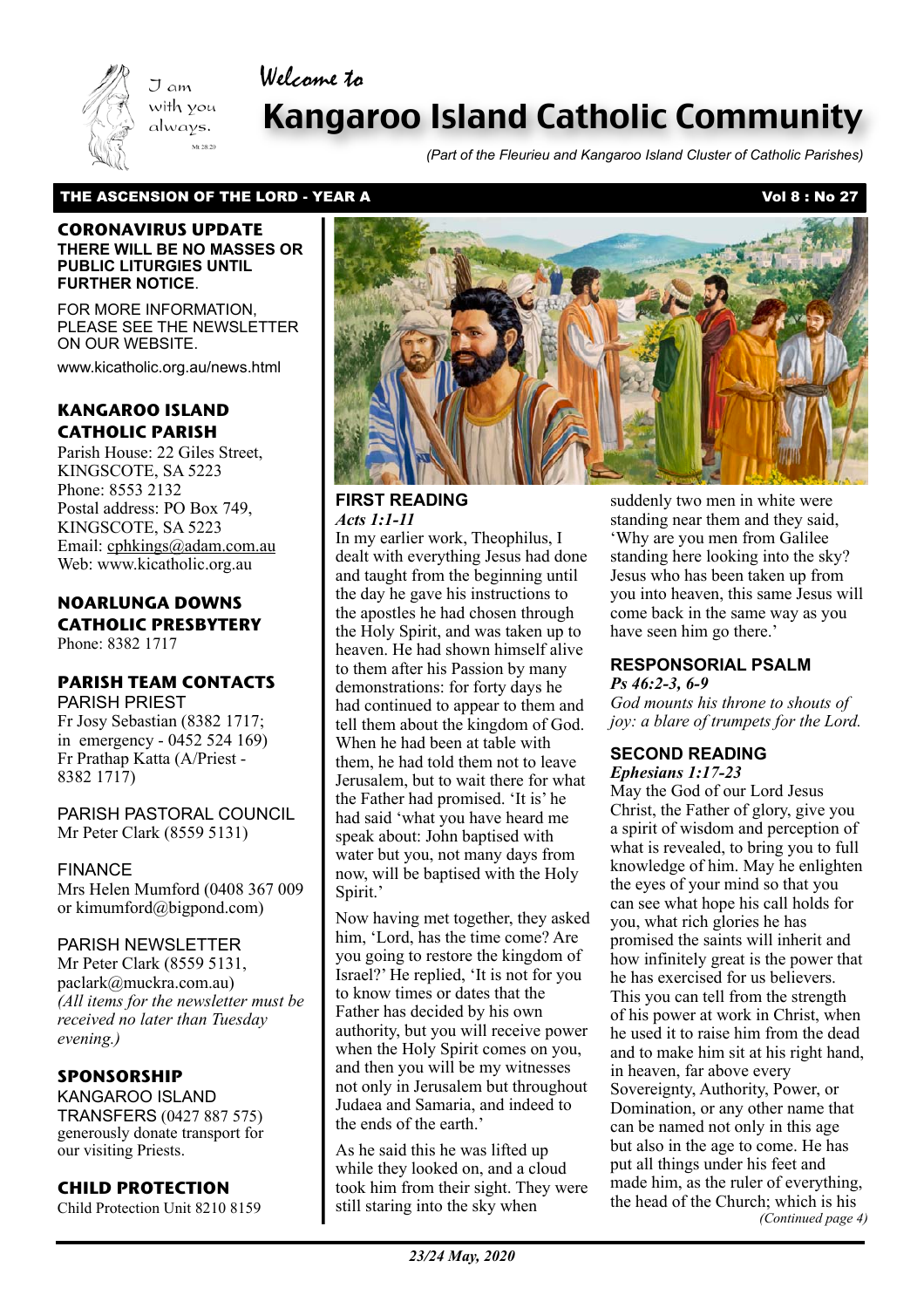#### **PLEASE KEEP THESE PEOPLE IN YOUR PRAYERS**

**Sick:** Mei Kuen Sexton, Fr Peter Milburn, Toni Langridge, Damian Baynes, Charles Gorman, Dalton Baynes, Roy Gaton

**May anniversaries:** Bill Berden, Mary Bradley, Peter Bradley, Baby Burden, Henry Carslake, Bob Clare, Charles Darcy, Timothy Hamm, Lorraine Holohan, Brian Kildea, Mildred Lashmar, Anthony Lonzar, Peter Lonzar, Dorothy McMahon, John Reynolds, Vikki Reynolds, Fiona Smith, Ann Wallace, Sr. Pauline Wallace, John Williams, Heather Willmott, Ross Wohling and all the faithful departed.

*May all our sick parishioners, relatives and friends know the healing love of Christ through our actions and His healing presence.*



**DIRECT PAYMENTS**

If you would like to organise your Church donations via bank transfer there are a couple of ways you can go about this.

1. If you bank online, you can set up periodic, direct payments yourself. Again, you will need to do this twice - once for the first collection and again for second. Acc: Kangaroo Island Catholic Parish BSB: 085-005 Acc No: 918 111 484

Ref: Your surname, initials and *First* or *General*

2. Periodic regular payments may also be organised with your bank. Take the account details (above) with you and bank staff can set it up for you.

**NB:** *First* collection is for the support of our Priests and *General* (second at our Masses) is for the support of our Parish.

If you need more information or help, please contact Helen Mumford or Peter Clark.

 $+$   $+$   $+$   $+$   $-$ 

- *• I debated a flat earther once. He got so mad that he stormed off saying that he would walk to the edge of the earth to prove me wrong. He'll come around.*
- *• Two conspiracy theorists walk into a bar. Now you can't tell me that was a coincidence.*
- *• Most people don't think I'm as old as I am, until they hear me stand up.*

### **INSTALLATION OF ARCHBISHOP PATRICK O'REGAN**



The installation will be held in St Francis Xavier's Cathedral at 10.30am on Monday May 25 with only a small number of clergy and representatives of

the Archdiocese in attendance due to the coronavirus restrictions.

Please find below a direct link to the live streaming of the installation. Included with this bulletin (pages 5 and 6) is a document with Frequently Asked Questions about the installation to help people prepare for the event. The Mass booklet, which includes the liturgy, hymns and other information, will be available on the Archdiocesan website from Friday.

The installation Mass will be replayed at 5.30 pm on Channel 44.

#### [https://www.youtube.com/watch?](https://www.youtube.com/watch?v=WaG12a-tCw4&feature=youtu.be) [v=WaG12a-tCw4&feature=youtu.be](https://www.youtube.com/watch?v=WaG12a-tCw4&feature=youtu.be)

The live streaming can also be accessed via [www.adelaide.catholic.org.au](http://www.adelaide.catholic.org.au/) and Facebook.

#### **LIVE STREAMING AND TV BROADCASTING OF MASSES**

The Archdiocese is continuing to live stream daily Mass at midday and on Sundays at 10am from St Francis Xavier's Cathedral.

These Masses can be viewed live and on demand on the home page of [www.adelaide.catholic.org.au.](http://www.adelaide.catholic.org.au)

#### **ST VINCENT DE PAUL**  *COVID-19 Winter Appeal*

The St Vincent de Paul Society has launched its COVID-19 Winter Appeal to help people experiencing disadvantage. As the impact of job losses due to COVID-19 are realised and more people reach out for assistance, the organisation needs your help to ensure local Conference members and volunteers can continue their work supporting the disadvantaged in our community.

Donations can be made online at [www.vinnies.org.au/donate,](http://www.vinnies.org.au/donate) by calling 13 18 12 or by sending a cheque or money order to St Vincent de Paul Society, GPO Box 1804 Adelaide, SA, 5001.

#### **DON'T JUST STAND THERE: DO SOMETHING**

The Ascension is an event recorded three times in the New Testament: at the end of Luke, the beginning of Acts, and here, in what's called the longer ending of Mark. (Early manuscripts recorded

several different endings to his gospel.) In each version of the Ascension story, Jesus has different final instructions for the disciples - the ones in 'longer Mark' being the most colourful. But in every account we have, Jesus tells the disciples to go and be witnesses of the gospel they have received. On this point, all three speak in one voice. It would seem this mission is non-negotiable.

How we do this is up to us. If you want to knock on doors or preach in the park, suit yourself. If you feel drawn to the foreign missions, the prayer of the church will support you. Maybe the least missioned corner of the world is right where you are. Do you have good news to share?

When you show up, is it 'good news' for those around you? How do you demonstrate the gift of faith that's been given to you? Allow someone's testimony of faith to speak into your life: read a biography of a holy person. Allow your testimony to speak to someone else. Practice the virtues of faith, hope, and charity until they become the 'new normal' for you. *GPBS eNews*





Always hike with someone Niways like with outrun.



This is a popular trail. When other visitors and contractors are present, please maintain social distancing to manage COVID-19 risk.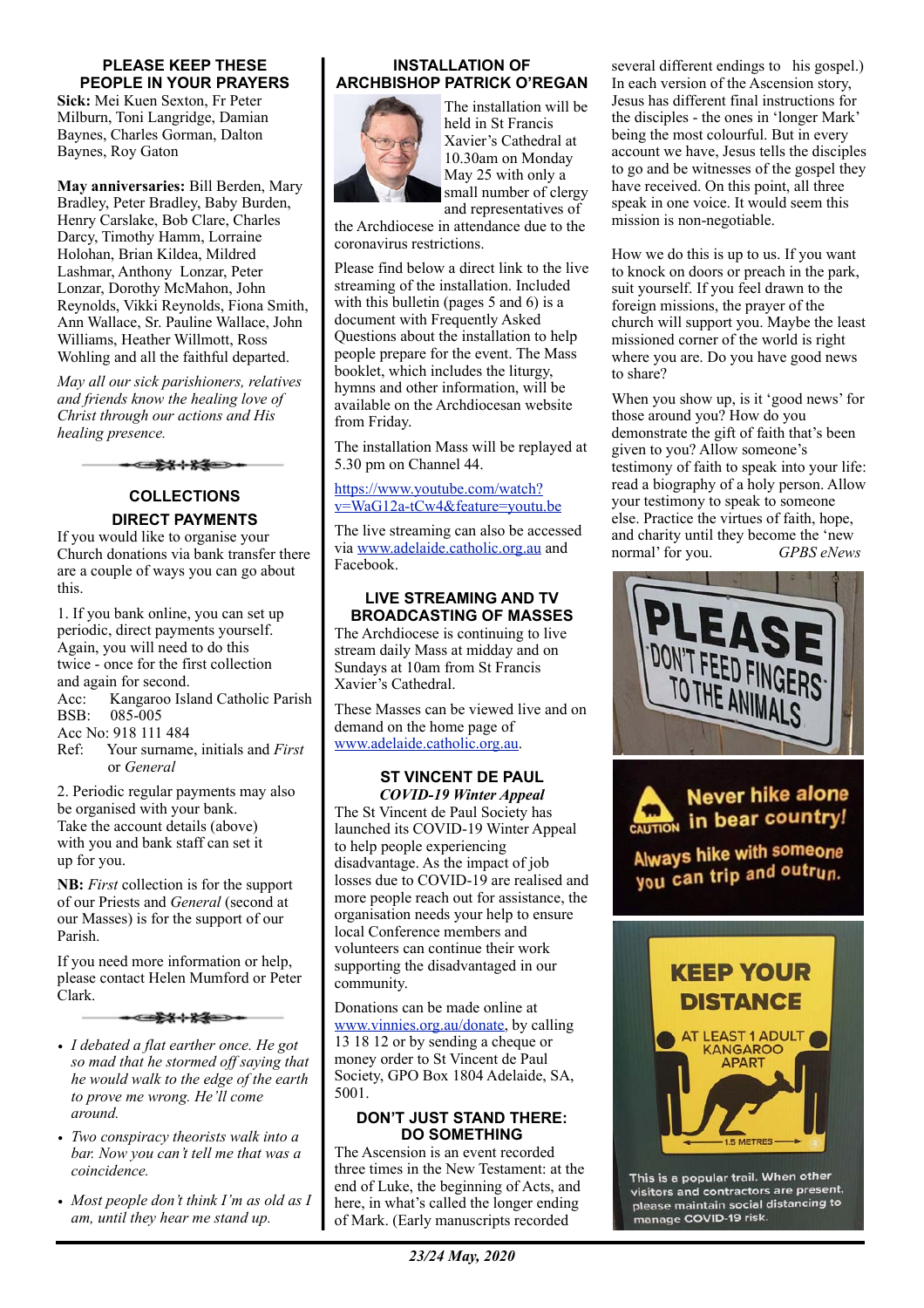

# **Ron Rolheiser column**

*Ronald Rolheiser, a Roman Catholic priest and member of the Missionary Oblates of Mary Immaculate, is president of the Oblate School of Theology in San Antonio, Texas. He is a community-builder, lecturer and writer. His books are popular throughout the English-speaking world and his weekly column is carried by more than sixty newspapers worldwide*

# **FACING OUR TOUGH HOURS**

Discernment isn't an easy thing. Take this dilemma: When we find ourselves in a situation that's causing us deep interior anguish, do we walk away, assuming that the presence of such pain is an indication that this isn't the right place for us, that something's terminally wrong here? Or, like Jesus, do we accept to stay, saying to ourselves, our loved ones, and our God: "What shall I say, save me from this hour?"

At the very moment that Jesus was facing a humiliating death by crucifixion, the Gospel of John hints that he was offered an opportunity to escape. A delegation of Greeks, through the apostle Philip, offer Jesus an invitation to leave with them, to go to a group that would receive him and his message. So Jesus has a choice: Endure anguish, humiliation, and death inside his own community or abandon that community for one that will accept him. What does he do? He asks himself this question: "What shall I say, save me from this hour?"

Although this is phrased as a question, it's an answer. He is choosing to stay, to face the anguish, humiliation, and pain because he sees it as the precise fidelity he is called to within the very dynamic of the love he is preaching. He came to earth to incarnate and teach what real love is and now, when the cost of that is humiliation and interior anguish, he knows and accepts that this is what's now being asked of him. The pain is not telling him that he's doing something wrong, is at the wrong place, or that this community is not worth this suffering. To the contrary: The pain is understood to be calling him to a deeper fidelity at the very heart of his mission and vocation. Until this

moment, only words were asked of him, now he is being asked to back them up in reality; he needs to swallow hard to do it.

</u>

*What shall I say, save me from this hour?* Do we have the wisdom and the generosity to say those words when, inside our own commitments, we are challenged to endure searing interior anguish? When Jesus asks himself this question, what he is facing is a near-perfect mirror for situations we will all find ourselves in sometimes. In most every commitment we make, if we are faithful, an hour will come when we are suffering interior anguish (and often times exterior misunderstanding as well) and are faced with a tough decision: Is this pain and misunderstanding (and even my own immaturity as I stand inside it) an indication that I'm in the wrong place, should leave, and find someone or some other community that wants me? Or, inside this interior anguish, exterior misunderstanding, and personal immaturity, am I called to say: *What shall I say, save me from this hour? This is what I'm called to! I was born for this!*

I think the question is critical because often anguishing pain can shake our commitments and tempt us to walk away from them. Marriages, consecrated religious vocations, commitments to work for justice, commitments to our church communities, and commitments to family and friends, can be abandoned on the belief that nobody is called to live inside such anguish, desolation, and misunderstanding. Indeed, today the presence of pain, desolation, and misunderstanding is generally taken as a sign to abandon a commitment and find someone else or some other group that will affirm us rather than as an indication that now, just now, in this hour, inside

this particular pain and misunderstanding, we have a chance to bring a life-giving grace into this commitment.

I have seen people leave marriages, leave family, leave priesthood, leave religious life, leave their church community, leave long-cherished friendships, and leave commitments to work for justice and peace because, at a point, they experienced a lot of pain and misunderstanding. And, in many of those cases, I also saw that it was in fact a good thing. The situation they were in was not life-giving for them or for others. They needed to be saved from that "hour". In some cases though the opposite was true. They were in excruciating pain, but that pain was an invitation to a deeper, more lifegiving place inside their commitment. They left, just when they should have stayed.

Granted, discernment is difficult. It's not always for lack of generosity that people walk away from a commitment. Some of the most generous and unselfish people I know have left a marriage or the priesthood or religious life or their churches. But I write this because, today, so much trusted psychological and spiritual literature does not sufficiently highlight the challenge to, like Jesus, stand inside excruciating pain and humiliating misunderstanding and instead of walking away to someone or some group that offers us the acceptance and understanding we crave, we instead accept that it is more lifegiving to say: *What shall I say, save me from this hour?*

*You can read, or download, Ron Rolheiser's weekly columns from his website at: www.ronrolheiser.com*